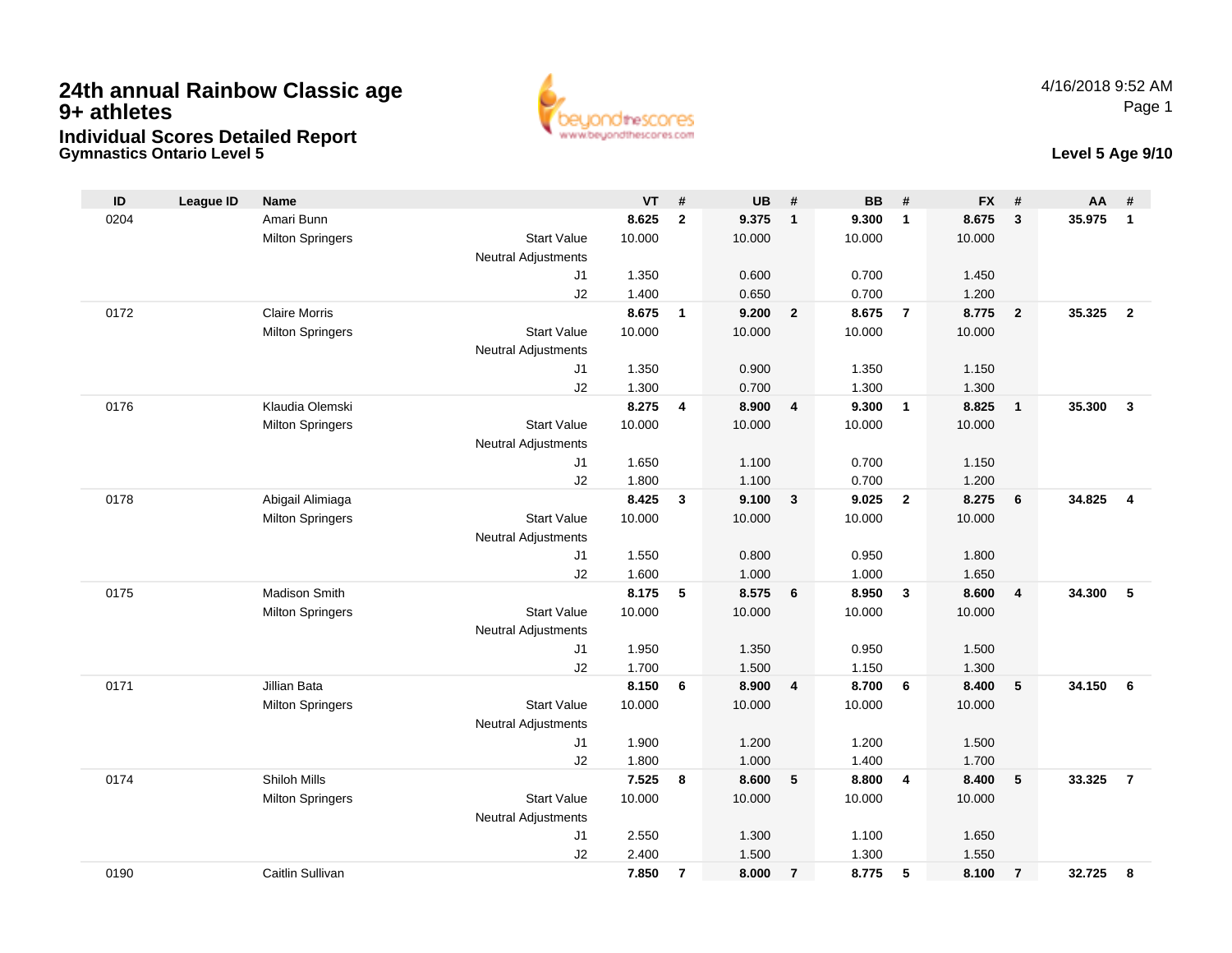## Milton Springers**24th annual Rainbow Classic age 9+ athletesIndividual Scores Detailed Report**



## 4/16/2018 9:52 AMPage 2

|    | 10.000                                           | 10.000                    | 10.000 | 10.000 |
|----|--------------------------------------------------|---------------------------|--------|--------|
|    |                                                  |                           |        |        |
|    | 2.100                                            | 2.000                     | 1.200  | 1.800  |
| J2 | 2.200                                            | 2.000                     | 1.250  | 2.000  |
|    | <b>Start Value</b><br><b>Neutral Adjustments</b> | * www.beyondthescores.com |        |        |

## **Gymnastics Ontario Level 5**

**Level 5 Age 11**

| ID   | League ID | <b>Name</b>                   |                            | $VT$ # |                | <b>UB</b> | #              | <b>BB</b> | #                       | <b>FX</b> | #                       | AA     | #                       |
|------|-----------|-------------------------------|----------------------------|--------|----------------|-----------|----------------|-----------|-------------------------|-----------|-------------------------|--------|-------------------------|
| 0129 |           | Victoria Lu                   |                            | 9.100  | $\overline{2}$ | 8.750     | $\mathbf{2}$   | 9.125     | $\overline{2}$          | 9.250     | $\overline{\mathbf{2}}$ | 36.225 | -1                      |
|      |           | Richmond Hill Gymnastics Club | <b>Start Value</b>         | 10.000 |                | 10.000    |                | 10.000    |                         | 10.000    |                         |        |                         |
|      |           |                               | Neutral Adjustments        |        |                |           |                |           |                         |           |                         |        |                         |
|      |           |                               | J1                         | 0.850  |                | 1.150     |                | 0.900     |                         | 0.850     |                         |        |                         |
|      |           |                               | J2                         | 0.950  |                | 1.350     |                | 0.850     |                         | 0.650     |                         |        |                         |
| 0134 |           | Emma Gallinger                |                            | 9.125  | 1              | 8.650     | $\overline{4}$ | 9.175     | $\overline{\mathbf{1}}$ | 9.250     | $\overline{\mathbf{2}}$ | 36.200 | $\overline{\mathbf{2}}$ |
|      |           | Richmond Hill Gymnastics Club | <b>Start Value</b>         | 10.000 |                | 10.000    |                | 10.000    |                         | 10.000    |                         |        |                         |
|      |           |                               | Neutral Adjustments        |        |                |           |                |           |                         |           |                         |        |                         |
|      |           |                               | J1                         | 0.850  |                | 1.300     |                | 0.900     |                         | 0.750     |                         |        |                         |
|      |           |                               | J2                         | 0.900  |                | 1.400     |                | 0.750     |                         | 0.750     |                         |        |                         |
| 0132 |           | Diana He                      |                            | 8.825  | 3              | 8.925     | 1              | 8.800     | $\mathbf{3}$            | 9.325     | - 1                     | 35.875 | $\mathbf{3}$            |
|      |           | Richmond Hill Gymnastics Club | <b>Start Value</b>         | 10.000 |                | 10.000    |                | 10.000    |                         | 10.000    |                         |        |                         |
|      |           |                               | <b>Neutral Adjustments</b> |        |                |           |                |           |                         |           |                         |        |                         |
|      |           |                               | J1                         | 1.150  |                | 1.000     |                | 1.150     |                         | 0.650     |                         |        |                         |
|      |           |                               | J2                         | 1.200  |                | 1.150     |                | 1.250     |                         | 0.700     |                         |        |                         |
| 0128 |           | Angela Zhu                    |                            | 8.800  | 4              | 8.700     | 3              | 8.775     | 4                       | 8.925     | $\overline{\mathbf{3}}$ | 35.200 | -4                      |
|      |           | Richmond Hill Gymnastics Club | <b>Start Value</b>         | 10.000 |                | 10.000    |                | 10.000    |                         | 10.000    |                         |        |                         |
|      |           |                               | Neutral Adjustments        |        |                |           |                |           |                         |           |                         |        |                         |
|      |           |                               | J1                         | 1.200  |                | 1.200     |                | 1.250     |                         | 1.100     |                         |        |                         |
|      |           |                               | J <sub>2</sub>             | 1.200  |                | 1.400     |                | 1.200     |                         | 1.050     |                         |        |                         |

### **Gymnastics Ontario Level 5**

**Level 5 Age 12**

| ID   | League ID | Name                          |                            | VT.    | # | <b>UB</b> | # | <b>BB</b> | -# | $FX$ # |                | $AA$ #   |  |
|------|-----------|-------------------------------|----------------------------|--------|---|-----------|---|-----------|----|--------|----------------|----------|--|
| 0136 |           | Alexa Pinilla                 |                            | 9.200  |   | 8.850     | 3 | 9.125     |    | 9.125  | $\overline{2}$ | 36.300   |  |
|      |           | Richmond Hill Gymnastics Club | <b>Start Value</b>         | 10.000 |   | 10.000    |   | 10.000    |    | 10.000 |                |          |  |
|      |           |                               | <b>Neutral Adjustments</b> |        |   |           |   |           |    |        |                |          |  |
|      |           |                               | J1.                        | 0.800  |   | 1.050     |   | 0.800     |    | 0.850  |                |          |  |
|      |           |                               | J2                         | 0.800  |   | 1.250     |   | 0.950     |    | 0.900  |                |          |  |
| 0166 |           | Paige Rodrigues               |                            | 8.800  |   | 9.050     |   | 9.100     | 2  | 9.225  |                | 36.175 2 |  |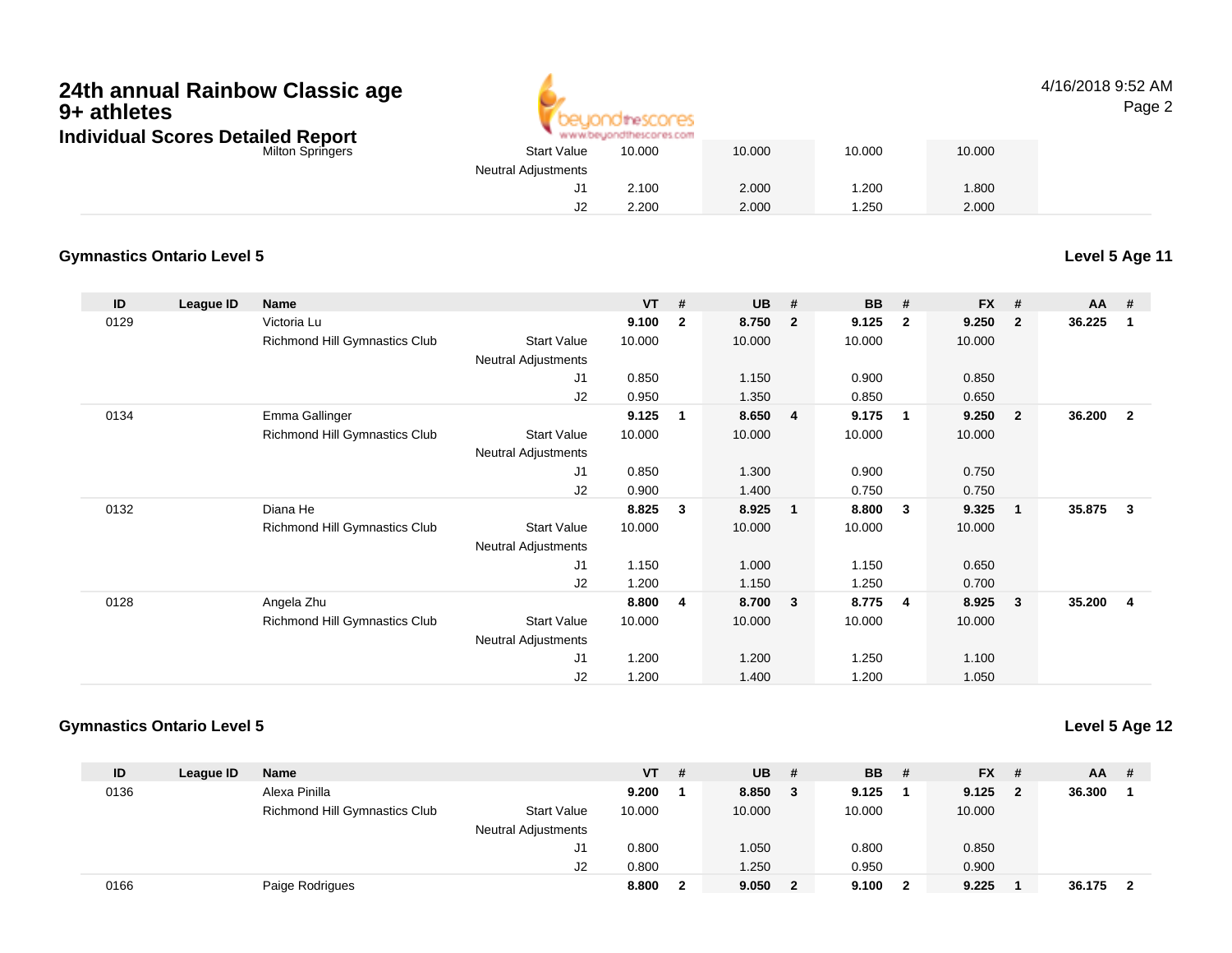| 24th annual Rainbow Classic age<br>9+ athletes<br><b>Individual Scores Detailed Report</b> |                               |                                           | <b>10theSCOCES</b><br>www.beyondthescores.com |                         |        |                |          |              |        |              | 4/16/2018 9:52 AM | Page 3                  |
|--------------------------------------------------------------------------------------------|-------------------------------|-------------------------------------------|-----------------------------------------------|-------------------------|--------|----------------|----------|--------------|--------|--------------|-------------------|-------------------------|
|                                                                                            | <b>Milton Springers</b>       | <b>Start Value</b>                        | 10.000                                        |                         | 10.000 |                | 10.000   |              | 10.000 |              |                   |                         |
|                                                                                            |                               | Neutral Adjustments                       |                                               |                         |        |                |          |              |        |              |                   |                         |
|                                                                                            |                               | J1                                        | 1.200                                         |                         | 0.850  |                | 0.800    |              | 0.750  |              |                   |                         |
|                                                                                            |                               | J2                                        | 1.200                                         |                         | 1.050  |                | 1.000    |              | 0.800  |              |                   |                         |
| 0033                                                                                       | Kaitlyn Porembschi            |                                           | 8.800                                         | $\overline{\mathbf{2}}$ | 9.125  | $\mathbf{1}$   | 8.525    | 5            | 8.950  | $\mathbf{3}$ | 35.400            | $\overline{\mathbf{3}}$ |
|                                                                                            | Birchmount                    | <b>Start Value</b>                        | 10.000                                        |                         | 10.000 |                | 10.000   |              | 10.000 |              |                   |                         |
|                                                                                            |                               | Neutral Adjustments                       |                                               |                         |        |                | $-0.100$ |              |        |              |                   |                         |
|                                                                                            |                               | J1                                        | 1.200                                         |                         | 0.900  |                | 1.400    |              | 1.150  |              |                   |                         |
|                                                                                            |                               | J2                                        | 1.200                                         |                         | 0.850  |                | 1.350    |              | 0.950  |              |                   |                         |
| 0137                                                                                       | Jordan Winer-Ma               |                                           | 8.700                                         | $\overline{\mathbf{3}}$ | 8.450  | $\overline{4}$ | 8.950    | $\mathbf{3}$ | 8.825  | 4            | 34.925            | $\overline{\mathbf{4}}$ |
|                                                                                            | Richmond Hill Gymnastics Club | <b>Start Value</b><br>Neutral Adjustments | 10.000                                        |                         | 10.000 |                | 10.000   |              | 10.000 |              |                   |                         |
|                                                                                            |                               | J1                                        | 1.300                                         |                         | 1.500  |                | 1.000    |              | 1.100  |              |                   |                         |
|                                                                                            |                               | J2                                        | 1.300                                         |                         | 1.600  |                | 1.100    |              | 1.250  |              |                   |                         |
| 0343                                                                                       | Vayda Roe                     |                                           | 7.600                                         | $\overline{4}$          | 8.100  | 5              | 8.600    | 4            | 8.550  | 5            | 32.850            | $-5$                    |
|                                                                                            | Quinte Bay                    | <b>Start Value</b><br>Neutral Adjustments | 10.000                                        |                         | 10.000 |                | 10.000   |              | 10.000 |              |                   |                         |
|                                                                                            |                               | J1                                        | 2.400                                         |                         | 1.800  |                | 1.200    |              | 1.550  |              |                   |                         |
|                                                                                            |                               | J2                                        | 2.400                                         |                         | 2.000  |                | 1.600    |              | 1.350  |              |                   |                         |

#### **Gymnastics Ontario Level 5Level 5 Age 13**

| ID   | League ID | Name                    |                            | $VT$ # |                | <b>UB</b> | #                       | <b>BB</b> | #                       | <b>FX</b> | #              | $AA$ # |                |
|------|-----------|-------------------------|----------------------------|--------|----------------|-----------|-------------------------|-----------|-------------------------|-----------|----------------|--------|----------------|
| 0184 |           | Ava Woodward            |                            | 9.150  | 1              | 8.800     | $\overline{\mathbf{2}}$ | 9.200     | $\overline{\mathbf{1}}$ | 9.250     | 1              | 36.400 |                |
|      |           | <b>Milton Springers</b> | <b>Start Value</b>         | 10.000 |                | 10.000    |                         | 10.000    |                         | 10.000    |                |        |                |
|      |           |                         | <b>Neutral Adjustments</b> |        |                |           |                         | $-0.100$  |                         |           |                |        |                |
|      |           |                         | J1                         | 0.800  |                | 1.100     |                         | 0.650     |                         | 0.650     |                |        |                |
|      |           |                         | J2                         | 0.900  |                | 1.300     |                         | 0.750     |                         | 0.850     |                |        |                |
| 0168 |           | <b>Grace Struthers</b>  |                            | 8.575  | 4              | 9.300     | $\overline{\mathbf{1}}$ | 8.975     | $\overline{\mathbf{2}}$ | 8.600     | 4              | 35.450 | $\overline{2}$ |
|      |           | <b>Milton Springers</b> | <b>Start Value</b>         | 10.000 |                | 10.000    |                         | 10.000    |                         | 10.000    |                |        |                |
|      |           |                         | <b>Neutral Adjustments</b> |        |                |           |                         |           |                         |           |                |        |                |
|      |           |                         | J <sub>1</sub>             | 1.350  |                | 0.700     |                         | 1.000     |                         | 1.450     |                |        |                |
|      |           |                         | J2                         | 1.500  |                | 0.700     |                         | 1.050     |                         | 1.350     |                |        |                |
| 0007 |           | Sofia Bustamante        |                            | 8.675  | $\overline{2}$ | 8.600     | $\overline{\mathbf{3}}$ | 8.450     | -3                      | 8.800     | $\overline{2}$ | 34.525 | 3              |
|      |           | Birchmount              | <b>Start Value</b>         | 10.000 |                | 10.000    |                         | 10.000    |                         | 10.000    |                |        |                |
|      |           |                         | Neutral Adjustments        |        |                |           |                         | $-0.100$  |                         |           |                |        |                |
|      |           |                         | J1                         | 1.250  |                | 1.300     |                         | 1.300     |                         | 1.300     |                |        |                |
|      |           |                         | J2                         | 1.400  |                | 1.500     |                         | 1.600     |                         | 1.100     |                |        |                |
| 0348 |           | Paige Eberts            |                            | 8.650  | 3              | 7.250     | $\overline{4}$          | 7.500     | -5                      | 8.700     | 3              | 32.100 | 4              |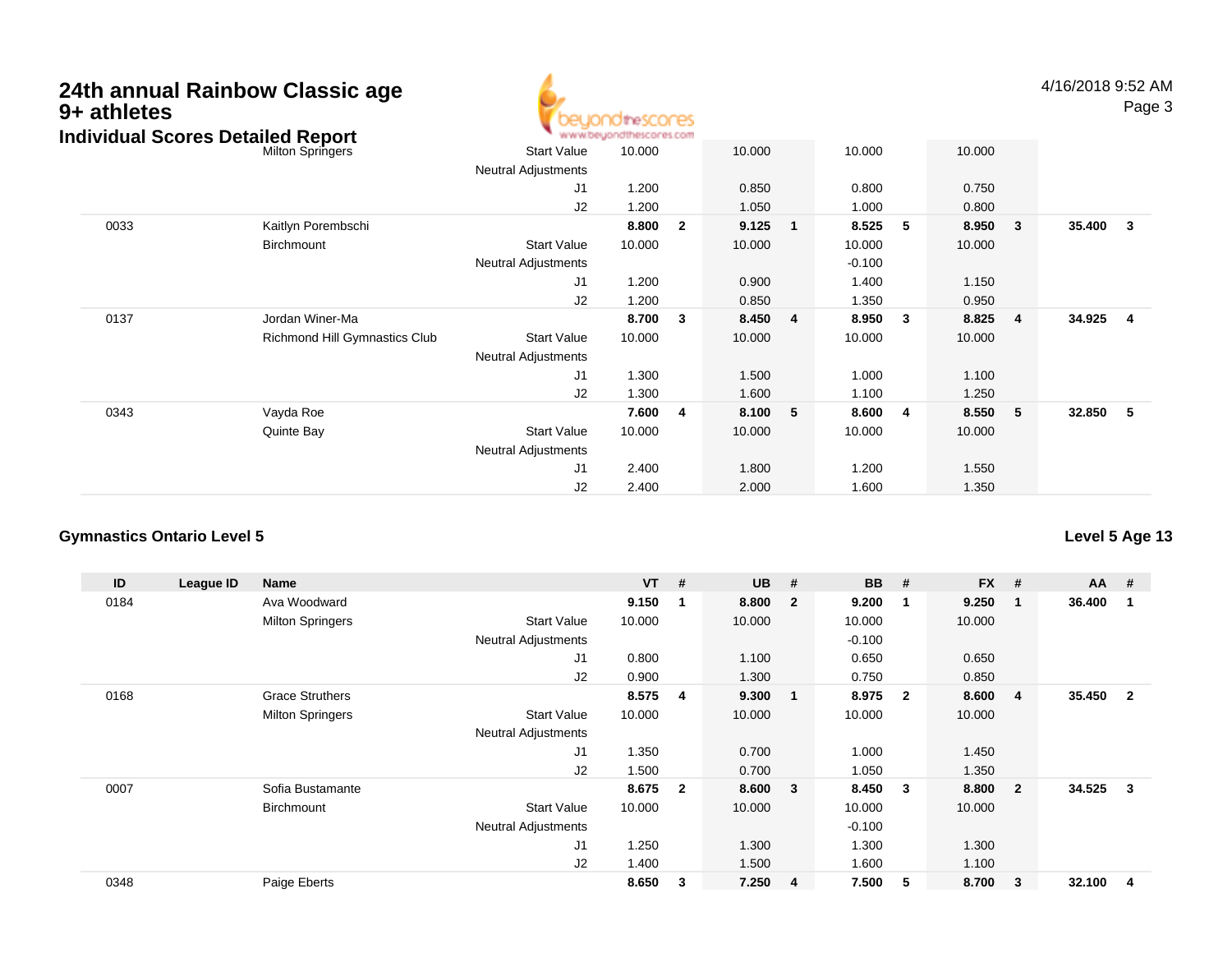# **24th annual Rainbow Classic age 9+ athletes** $\frac{1}{2}$  .  $\frac{1}{2}$  .  $\frac{1}{2}$  .  $\frac{1}{2}$  .  $\frac{1}{2}$



4/16/2018 9:52 AMPage 4

|      | Individual Scores Detailed Report | www.beyondthescores.com    |             |             |              |            |              |  |  |  |
|------|-----------------------------------|----------------------------|-------------|-------------|--------------|------------|--------------|--|--|--|
|      | Quinte Bay                        | <b>Start Value</b>         | 10.000      | 10.000      | 10.000       | 10.000     |              |  |  |  |
|      |                                   | <b>Neutral Adjustments</b> |             |             |              |            |              |  |  |  |
|      |                                   | J1                         | 1.300       | 2.800       | 2.500        | 1.400      |              |  |  |  |
|      |                                   | J2                         | 1.400       | 2.700       | 2.500        | 1.200      |              |  |  |  |
| 0351 | <b>Emilie Wright</b>              |                            | 8.350<br>-5 | 6.800<br>-5 | 7.625<br>- 4 | 8.350<br>5 | 31.125<br>-5 |  |  |  |
|      | Quinte Bay                        | <b>Start Value</b>         | 10.000      | 10.000      | 10.000       | 10.000     |              |  |  |  |
|      |                                   | <b>Neutral Adjustments</b> |             |             |              |            |              |  |  |  |
|      |                                   | J1                         | 1.700       | 3.000       | 2.400        | 1.600      |              |  |  |  |
|      |                                   | J2                         | 1.600       | 3.400       | 2.350        | 1.700      |              |  |  |  |

#### **Gymnastics Ontario Level 5Level 5 Age 14**

| ID   | League ID | Name                    |                            | $VT$ # |                | <b>UB</b> | #                       | <b>BB</b> | #              | <b>FX</b> | #              | <b>AA</b> | - #            |
|------|-----------|-------------------------|----------------------------|--------|----------------|-----------|-------------------------|-----------|----------------|-----------|----------------|-----------|----------------|
| 0003 |           | Dani Sacks              |                            | 9.250  | 1              | 9.475     | $\overline{\mathbf{1}}$ | 9.000     | $\mathbf{2}$   | 9.175     | 1              | 36.900    | $\mathbf 1$    |
|      |           | Birchmount              | <b>Start Value</b>         | 10.000 |                | 10.000    |                         | 10.000    |                | 10.000    |                |           |                |
|      |           |                         | Neutral Adjustments        |        |                |           |                         |           |                |           |                |           |                |
|      |           |                         | J1                         | 0.800  |                | 0.600     |                         | 0.900     |                | 0.750     |                |           |                |
|      |           |                         | J2                         | 0.700  |                | 0.450     |                         | 1.100     |                | 0.900     |                |           |                |
| 0227 |           | <b>Brooklyn Parcels</b> |                            | 8.725  | $\overline{2}$ | 8.100     | $\overline{\mathbf{3}}$ | 9.400     | $\overline{1}$ | 9.125     | $\overline{2}$ | 35.350    | $\overline{2}$ |
|      |           | Kawartha Gymnastics     | <b>Start Value</b>         | 10.000 |                | 10.000    |                         | 10.000    |                | 10.000    |                |           |                |
|      |           |                         | Neutral Adjustments        |        |                |           |                         |           |                |           |                |           |                |
|      |           |                         | J1                         | 1.250  |                | 2.000     |                         | 0.600     |                | 0.850     |                |           |                |
|      |           |                         | J2                         | 1.300  |                | 1.800     |                         | 0.600     |                | 0.900     |                |           |                |
| 0006 |           | Abby Samuel             |                            | 8.250  | 3              | 8.775     | $\overline{\mathbf{2}}$ | 9.000     | $\mathbf{2}$   | 8.200     | 3              | 34.225    | 3              |
|      |           | <b>Birchmount</b>       | <b>Start Value</b>         | 10.000 |                | 10.000    |                         | 10.000    |                | 10.000    |                |           |                |
|      |           |                         | <b>Neutral Adjustments</b> |        |                |           |                         |           |                |           |                |           |                |
|      |           |                         | J <sub>1</sub>             | 1.900  |                | 1.150     |                         | 0.900     |                | 1.700     |                |           |                |
|      |           |                         | J <sub>2</sub>             | 1.600  |                | 1.300     |                         | 1.100     |                | 1.900     |                |           |                |
| 0350 |           | Chloe Rainville         |                            | 7.550  | 4              | 7.950     | $\overline{4}$          | 8.000     | 3              | 7.675     | 4              | 31.175    | $\overline{4}$ |
|      |           | Quinte Bay              | <b>Start Value</b>         | 10.000 |                | 10.000    |                         | 10.000    |                | 10.000    |                |           |                |
|      |           |                         | Neutral Adjustments        |        |                |           |                         |           |                |           |                |           |                |
|      |           |                         | J1                         | 2.500  |                | 2.200     |                         | 2.000     |                | 2.200     |                |           |                |
|      |           |                         | J2                         | 2.400  |                | 1.900     |                         | 2.000     |                | 2.450     |                |           |                |

**Gymnastics Ontario Level 5**

**Level 5 Age 15+**